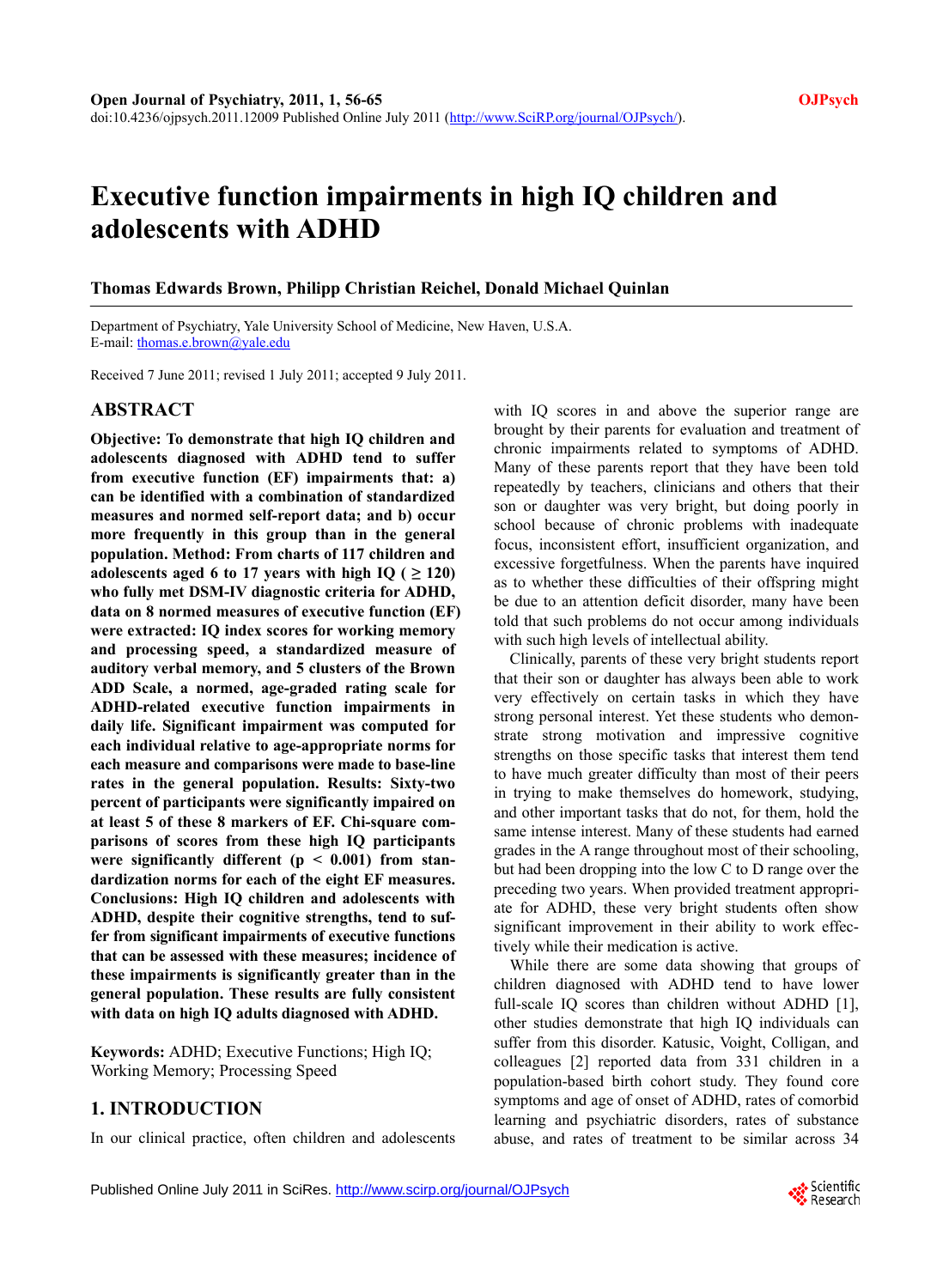children with high IQ, 276 with normal IQ and 21 with low IQ who fully met diagnostic criteria for ADHD. Thus far the scientific literature has provided little evidence of the nature of the cognitive impairments experienced by persons with high IQ and ADHD and whether those impairments differ significantly from those of others with ADHD or from the general population.

One study by Antshel, Faraone, and colleagues [3] described 49 high IQ ( $\geq$  120) children who fully met DSM-IV diagnostic criteria for ADHD and showed a pattern of cognitive, psychiatric and behavioral features typical of children with average IQ diagnosed with ADHD. They found that these very bright children with ADHD tended to have significant difficulty with schoolwork; 22% had repeated a grade at least once, while only 3% of matched controls had ever been retained. These children also had more comorbid psychopathology and were more impaired in multiple domains, relative to similarly bright children without ADHD. Moreover, incidence of ADHD among first degree relatives of these bright children with ADHD was much higher (22.9%) than among such relatives of matched controls (5.6%). Antshel et al [3] concluded that the diagnosis of ADHD can be valid in high IQ children.

In a follow-up study, Antshel and colleagues [4] demonstrated that over a 4.5 year period high IQ children with ADHD, in comparison to high IQ controls without ADHD, continued to have higher rates of mood, anxiety and disruptive behavior disorders. Participants with ADHD also continued to demonstrate elevated rates of impairment relative to controls across most social, academic and family function domains. The high IQ scores of both groups persisted without significant change over the 4.5 year follow-up period.

While studies by Katusic [2] and Antshel [3,4] have demonstrated that high IQ children can fully meet diagnostic criteria for ADHD, and Antshel has shown that high IQ students demonstrate significant problems in their schoolwork, those studies did not identify specific cognitive functions underlying academic underachievement of their samples.

Over the past decade there has been increasing recognition that symptoms of ADHD enumerated in the DSM-IV-TR constitute a syndrome of developmental impairments of self-regulation that overlap with the concept of Executive Function [5-10], a term that refers to activities of a variety of brain circuits that prioritize, integrate and regulate other cognitive functions. Miyake, Friedman, *et al*. [11] described EF as general purpose control mechanisms that modulate operation of various cognitive subprocesses and thereby regulate the dynamics of human cognition. These functions develop slowly over the first two decades of life to manage the brain's cognitive functions and provide the mechanism for the multiple aspects of "self-regulation" in daily life [12,13]. ADHD increasingly is being recognized as essentially developmental impairment of these self-regulatory functions.

EF impairments are not equivalent to overall impairments of cognition measured by standard tests of IQ. Delis and colleagues [14] did a large scale correlational study between measures of EF and measures of IQ using data from 470 normal functioning children and adolescents. Their data demonstrated that IQ and EF skills are divergent cognitive domains and that IQ tests do not provide a sufficient or comprehensive assessment of higher-level executive functions. IQ measures accounted for only 0% to 18% of the variance on various measures of EF administered in that study. Similar conclusions about the inadequacies of IQ tests for assessing EF were reported by Ardila, Pineda and Rosselli in their study of 50 students' ages 13 to 16 years [15].

This view of IQ and EF as independent of one another is also supported by data from Rommelse, Altink, et al [16] whose large study of children with ADHD vs. controls found that group differences on EF were not explained by group differences on IQ and vice versa. In principal components analysis that study also demonstrated that EF and IQ are relatively independent of each other in the same child. This is consistent with the argument of Schuck and Crinella [17] that children with ADHD do not necessarily have low IQ; they demonstrated that correlations between EF measures and IQ scores account for less than 5% of the variance.

Many studies, e.g. Seidman [18-20]; Doyle and colleagues [21,22]; Martinussen and Hayden [23]; Mar tinussen and Tannock [24]; McInnes, Humphries, et al, [25]; Quinlan and Brown [26]; Shanahan, Pennington, et al,[27]; Bedard [28] and Rapport, et al [29] have reported that children and adolescents with ADHD tend to show impairments of executive functions (EF) such as working memory, processing speed, and auditory verbal memory. Yet these studies have not addressed whether those with ADHD and high IQ manifest such weaknesses.

Seidman [18-20] and Doyle and colleagues [21,22] used neuropsychological measures of EF to assess impairments of executive function in children and adolescents with ADHD. They found that about 30% of children and adolescents in their ADHD sample were significantly impaired on traditional neuropsychological tests of EF. They concluded that psychometrically defined impairments of EF should be considered a comorbid problem that is present in about one third of individuals with ADHD, a comorbidity that compounds the already compromised school functioning of children and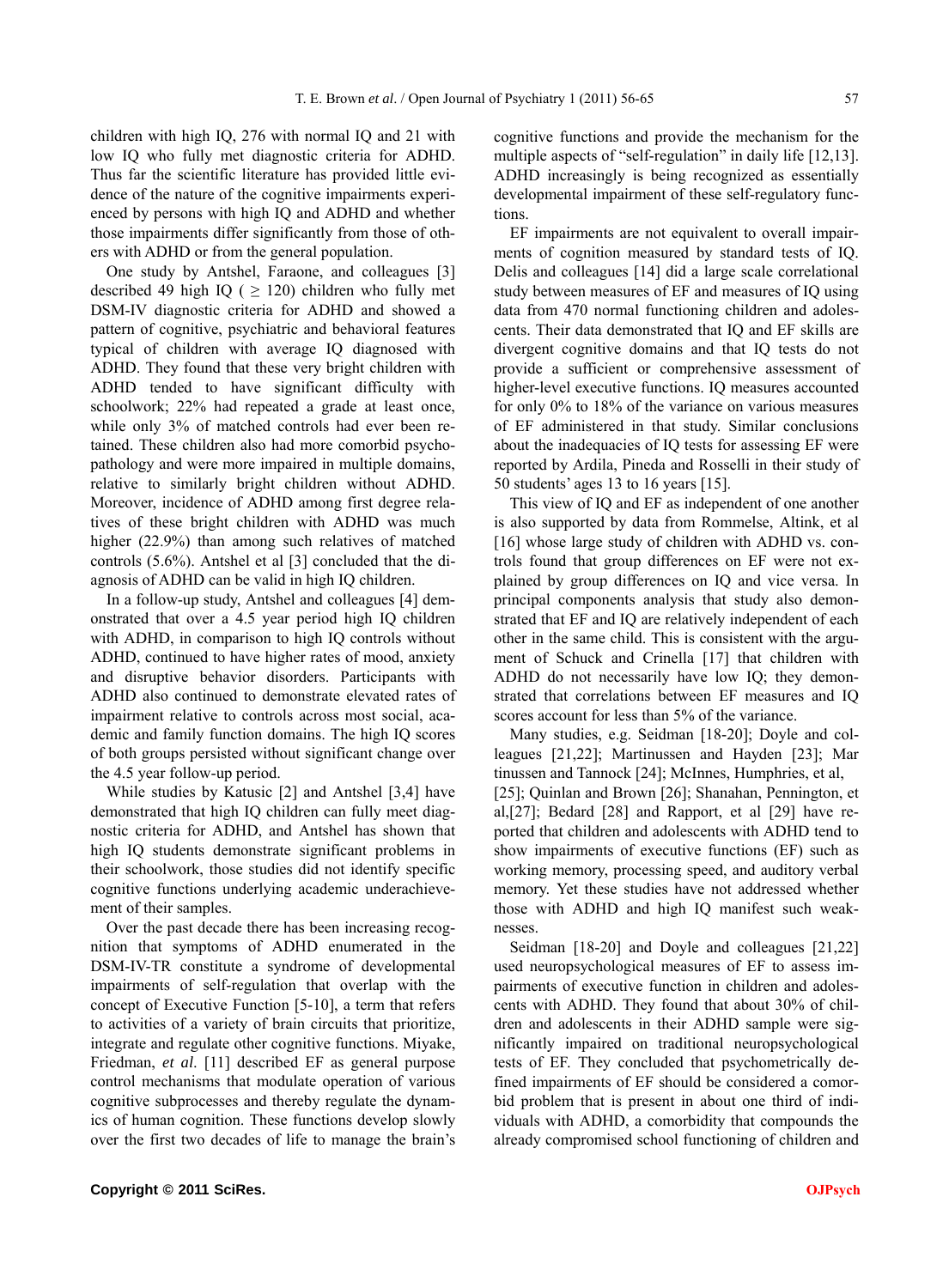adolescents with ADHD.

While such findings from neuropsychological "tests of EF" clearly identify individuals who suffer from severe impairments of EF, it is not clear that such tests are sufficiently sensitive to pick up the full range of EF impairments that are characteristic of individuals with ADHD. Investigators of executive functions in the elderly [30,31] and some researchers in ADHD [6-10] have argued that the complex, multifaceted nature of executive functions is such that traditional neuropsychological "tests of EF" are not valid measures of EF impairments, because they "fractionate" these integrative functions, are too situationally specific, and have too low a ceiling to be sufficiently sensitive. They argue that clinical interview and rating scale data provide more adequate measures of the wide range of EF impairments found in persons with ADHD. This may be particularly relevant among those with higher IQ. In a sample of adults with ADHD, Biederman, *et al.* [32] demonstrated that neuropsychological testing of EF identified individuals with relatively lower IQ and achievement test scores, while questionnaire-based assessments of EF impairments identified adults with higher levels of ADHD symptoms, psychiatric comorbidity and interpersonal deficits.

Limitations of neuropsychological "tests of EF" were shown by Shallice and Burgess [33] who demonstrated that patients with frontal lobe damage were unable adequately to perform everyday errands that required planning and multi-tasking, even though they achieved average or well-above-average scores on traditional neuropsychological tests of language, memory, perception, and "executive functions." Similar results from assessing EF impairments in "real life" situations were reported by Alderman and others [34] who assessed adults doing tasks in a shopping mall. Wilcutt, *et al.* [35] reviewed published studies and found that current neuropsychological tests are not sensitive enough to pick up ADHD symptoms in children or adolescents. Brown [10] and Barkley [7] have summarized theoretical and practical issues underlying these conflicting views of EF in ADHD. They argue that all individuals with ADHD suffer from impaired EF that ADHD is essentially developmental impairment of EF.

Most studies of EF impairments, however measured, in those with ADHD have involved participants with a wide range of IQ. They did not address the issue of whether individuals with ADHD and high IQ demonstrate the same problems of EF as do those in the wider range of IQ scores. Most of these other studies, including Antshel, *et al.*, [3,4] did not administer a full IQ test to their subjects; they estimated IQ from just a few key subtests. This method is adequate for estimation of overall cognitive abilities, but it does not provide data necessary for comparing various combinations of subtests useful for assessment of a person's relative strengths and weaknesses in cognitive abilities.

The study reported here used a combination of standardized measures and rating scale data to test the hypothesis that children and adolescents with high IQ ( $\geq$ 120) diagnosed with ADHD suffer from executive function (EF) impairments that: 1) can be identified with a combination of standardized measures and rating scale data; and 2) tend to occur more commonly in this group than in the general population.

## **2. METHODS**

#### **2.1. Sample**

After approval from the Human Investigations Commit-tee of Yale University, charts of all children and adoles-cents who came during a four year period for evaluation in either of two ADHD clinics, one private, another in a university medical center, were reviewed to select every patient aged 6 to 17 years diagnosed with DSM-IV ADHD, any type, who had high IQ as defined by WISC III/IV [36,37] or WAIS-III [38] index scores for Verbal Comprehension (VCI) and/or Perceptual Organization/Perceptual Reasoning (POI)  $\geq$  120 (top 9% of population). These index scores were selected because they are measures of overall cognitive abilities less sensitive to cognitive impairments associated with EF. Full-scale IQ scores and factor scores for Verbal and Performance IQ on these Wechsler tests would be less valid because they incorporate several subtests that assess working memory and processing speed, aspects of EF.

Charts of all patients between the ages of 6 years and 17 years diagnosed with ADHD and scoring at or above the  $\geq$  120 cutoff for VCI or POI were included. Of the obtained 117 patients, 75% were male. ADHD diagnosis for these patients had been made on the basis of school reports and extended clinical interviews with parents and child. Each fully met DSM-IV diagnostic criteria for ADHD. Subtype classification, based on current impairments, was 62% Predominantly Inattentive Type and 38% Combined Type. Within the sample 26% were aged 6 to 11 years, 24%; 12 to 15 years, and 50% were 16-17 years.

A significant percentage of our sample of high IQ youths with ADHD also currently met diagnostic criteria for one or more additional psychiatric disorders. Most frequent comorbidities were anxiety disorders 25%, dysthymia or unipolar depression 21%, and specific learning disorders 18%. Other disorders occurring in more than 5% of the sample included obsessive compulsive disorder 15%, Asperger's disorder 11%, oppositional defiant disorder 10% and cannabis abuse 9%. No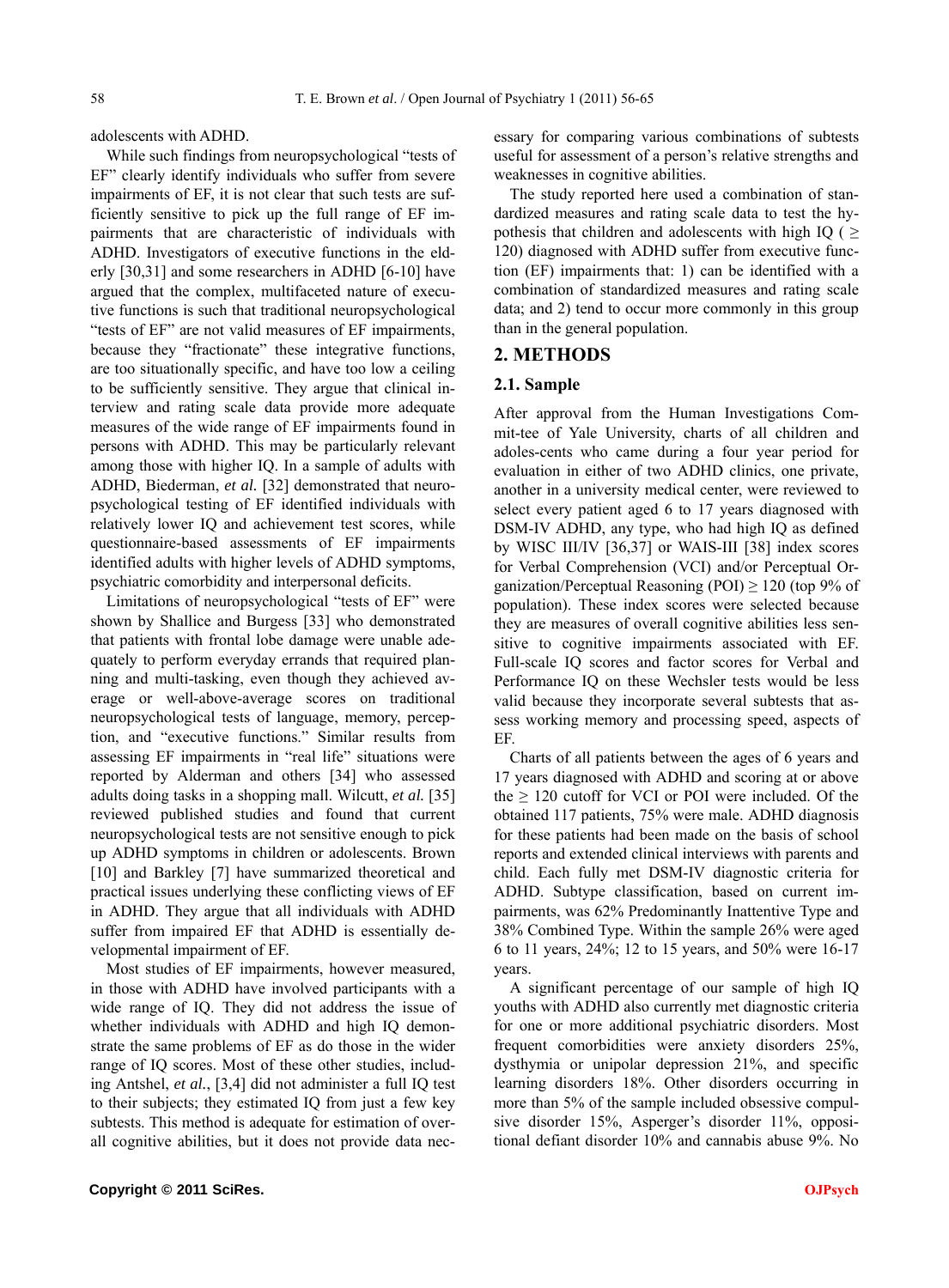current comorbidities were found in 39% of the sample while 37% met diagnostic criteria for one additional disorder; 16% for two, and 8% for three or more comorbidities. Cannabis abuse was found only in youths who were 14 years or older. No patients with psychosis, bipolar disorder, or autism were included.

#### **2.2. Measures**

This study assessed charts of children and adolescents with high IQ who met DSM-IV diagnostic criteria for ADHD to determine their relative impairment on standardized measures of 3 executive functions: working memory, processing speed, and short-term auditory verbal memory, and on 5 clusters of EF assessed by parental report (6 to 12 year olds) or self-report (12 to 17 year olds) on the Brown ADD Scales, normed rating scales for ADHD-related impairments of EF.

Each patient had been evaluated in a two hour clinical interview by a licensed clinical psychologist experienced in assessing ADHD. During this interview the Brown ADD Scale for Children or Adolescents [39,40] and Story Memory Test of the Children's Memory Scales [41] or Logical Memory subtest of the Wechsler Memory Scale-Third Edition [42] were administered. Diagnosis of ADHD was made according to DSM-IV diagnostic criteria. In a separate session the age-appropriate version of the full Wechsler Intelligence Scale for Children - Third or Fourth Edition [36,37], or the Wechsler Adult Intelligence Scale-Third Edition [38] was administered to each subject according to published guidelines.

Two index scores from the Wechsler IQ test, Working Memory (WMI) and Processing Speed (PSI), were selected to assess participants' ability to hold in mind and manipulate numerical information (WMI) and to scan and output visual information under timed conditions (PSI). In a sample of 678 children aged 6 to 16 years diagnosed with ADHD, Mayes and Calhoun found that these two index scores of the WISC-III/WISC-IV were the most powerful predictors of academic impairment [43]. Seidman has argued that these two index scores are most likely to be impaired in adults with ADHD [44].

Rather than to compare group means on these measures, this study compared each individual participant's WMI and PSI with the stronger of that individual's VCI or POI index scores on the Wechsler IQ test administered. Kaufman and Lichtenberger [45] have recommended a similar individual profile analysis approach as a valid and useful way to compare the individual's cognitive strengths against measures of executive functions necessary to deploy those strengths.

Working memory is not a unitary variable; different working memory functions are associated with different modalities and different types of information [28.29,46].

Often working memory is assessed with the Digit Span test which is not always sensitive to impairments of working memory for more complex verbal information. Quinlan and Brown [26] demonstrated that ADHD adults, in comparison to the general population, tend to be impaired in their ability to recall two brief stories immediately after hearing each one; that sample of ADHD adults also showed greater impairment for recall of the complex narrative content of the stories than on recall of strings of digits, a component of the WAIS-III Working Memory Index.

For this present study of children and adolescents with both ADHD and high IQ, we asked each subject to listen to each of the two age-appropriate stories of the Children's Memory Scale [42] or the WMS-III Logical Memory subtest [43] and then scored their immediate recall of each according to scoring guidelines described by Quinlan and Brown [26]. The resulting score was then transformed to an IQ-like score (mean of 100, SD of 15) which was then subtracted from that individual's VCI index score on the Wechsler IQ test. In this way we corrected for the correlation between overall verbal ability and the person's recall of the stories. This correction is necessary because the national standardization sample for the WMS-III [43] found a .58 correlation between immediate auditory memory and Verbal IQ.

To obtain a more comprehensive measure of each participant's EF impairment in multiple activities of daily life, the clinician administered the Brown ADD Scale [33,34] orally to each parent (for children aged 6 to 11 years) or to the patient (for ages 12 to 17 years) during the initial evaluation. This normed and validated scale elicits parental report and/or self-report data regarding 5 clusters of ADHD-related EF. These include:

1) Organizing, prioritizing and activating to work

2) Focusing, sustaining and shifting attention to tasks

3) Regulating alertness, sustaining effort, and processing speed

4) Managing frustration and modulating emotions

5) Utilizing working memory and accessing recall

Rather than to merge data from all of these clusters into one total score, we treated each cluster as a separate item. This provided a more detailed profile of each subject's reported level of EF impairment on each of these five clusters.

With these data we determined each subject's relative impairment on standardized measures of 3 executive functions: working memory, processing speed, and short-term auditory verbal memory, and on 5 clusters of executive functions assessed with the Brown ADD Scale for Children [41] for ages 6 to 12 years or the Brown ADD Scale for Adolescents [40] for ages 13 to 17 years, normed and validated rating scales for ADHD-related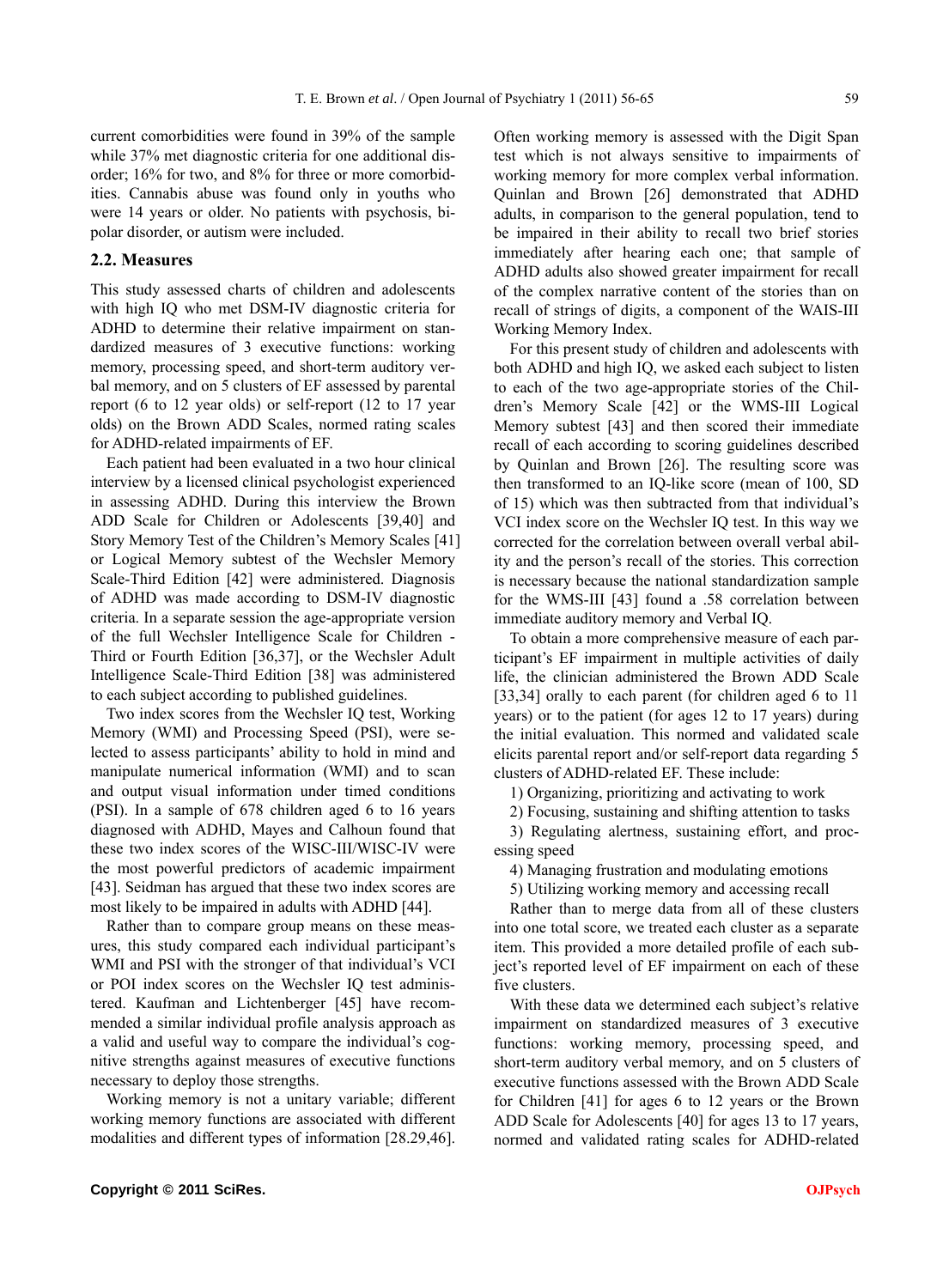impairments of executive functions in daily life.

## **2.3. Data Analysis**

From the chart of each individual entered in this study, we extracted scores for the three standardized measures and the 5 clusters of self-report data described above. This yielded 8 different measures of EF. For each measure we had defined a specific cut score to be taken as indication of significant impairment and a higher cut score to serve as a marker of severe impairment.

Each patient's Wechsler IQ test index score for Verbal Comprehension (VCI) or Perceptual Organization (POI) (whichever was higher) was compared against his index scores for working memory (WMI) and processing speed (PSI) on the same test. An index score for working memory or processing speed 1 SD (15 points or more) lower than that individual's VCI or PSI was considered a marker for significant impairment; 2 SD was considered a marker for severe impairment.

Each patient's score on the standardized story memory test (Children's Memory Scale or Logical Memory subtest from the WMS-III) was compared with his VCI. A story memory score 1 SD (15 points or more) lower than that individual's VCI was considered a marker for significant impairment; 2 SD was taken as indicating severe impairment.

Each patient's cluster scores on the Brown ADD Scales were compared with the scale's published norms for that age group to determine degree of impairment reported for that specific cluster of ADHD-related EF. A T-Score of 65 or greater, 1.5 SD above the mean, was taken as indicative of significant impairment.

Results were calculated in two ways. First, we determined how many of our 8 EF measures were impaired in each of these high IQ participants with ADHD. While we did not expect that each individual would be impaired on every one of these measures, we predicted that most would be impaired on 5 or more of the eight measures.

Our second analysis of the data involved comparisons between the percentage of our high IQ participants with ADHD scoring in the impaired range on each of our 8 measures of EF relative to percentage rates of comparable impairment in standardization groups for the respective measures. For the two index scores from the WISC-III/IV and WAIS-III published data allowed us to compare with general population norms for the same age in the same IQ range,  $\geq$  120. Use of these norms provided an answer to the question of whether discrepancies obtained between verbal comprehension and or perceptual reasoning index scores vs. working memory and processing speed index scores are attributable to ADHD or are found in the general population of children in this age group who score in the superior range of IQ.

For the Children's Memory Scale and the WMS-III story memory task and the Brown ADD Scale for Children and the Brown ADD Scale for Adolescents, we used age-based norms for the general population because separate norms for those with superior IQ were not available.

To assess the ADHD participants' rate of significant or extreme impairment on the eight measures of executive function, Chi-square tests were calculated by using the rate found in the standardization samples as the expected value and the observed rate in the ADHD sample as the observed value. This method was chosen because the number of participants in the various standardization samples was larger than our sample, and was different in number from one measure to the other.

# **3. RESULTS**

All patients in this study were selected because they demonstrated cognitive strengths on verbal and/or perceptual factors of the Wechsler IQ tests that placed them in the top 9% of their age group in the general population. Significant impairment on the Working Memory Index was found in over 74% while severe impairment was found in 40% (**Figure 1**). Processing Speed Index was significantly impaired in over 80% and was severely impaired in more than 42% (**Figure 2**).

Figure 3 shows that over 88% showed significant impairment on their Story Memory Index relative to their high Verbal Comprehension Index on the Wechsler IQ test while over 37% were severely impaired. Analysisof each patient's scores on the Brown ADD Scale in dicated that more than 64% of patients had significant



**Figure 1.** Percentage of high IQ participants significantly impaired or severely impaired on working memory index vs. VCI or PRI with comparison to typically developing high IQ students.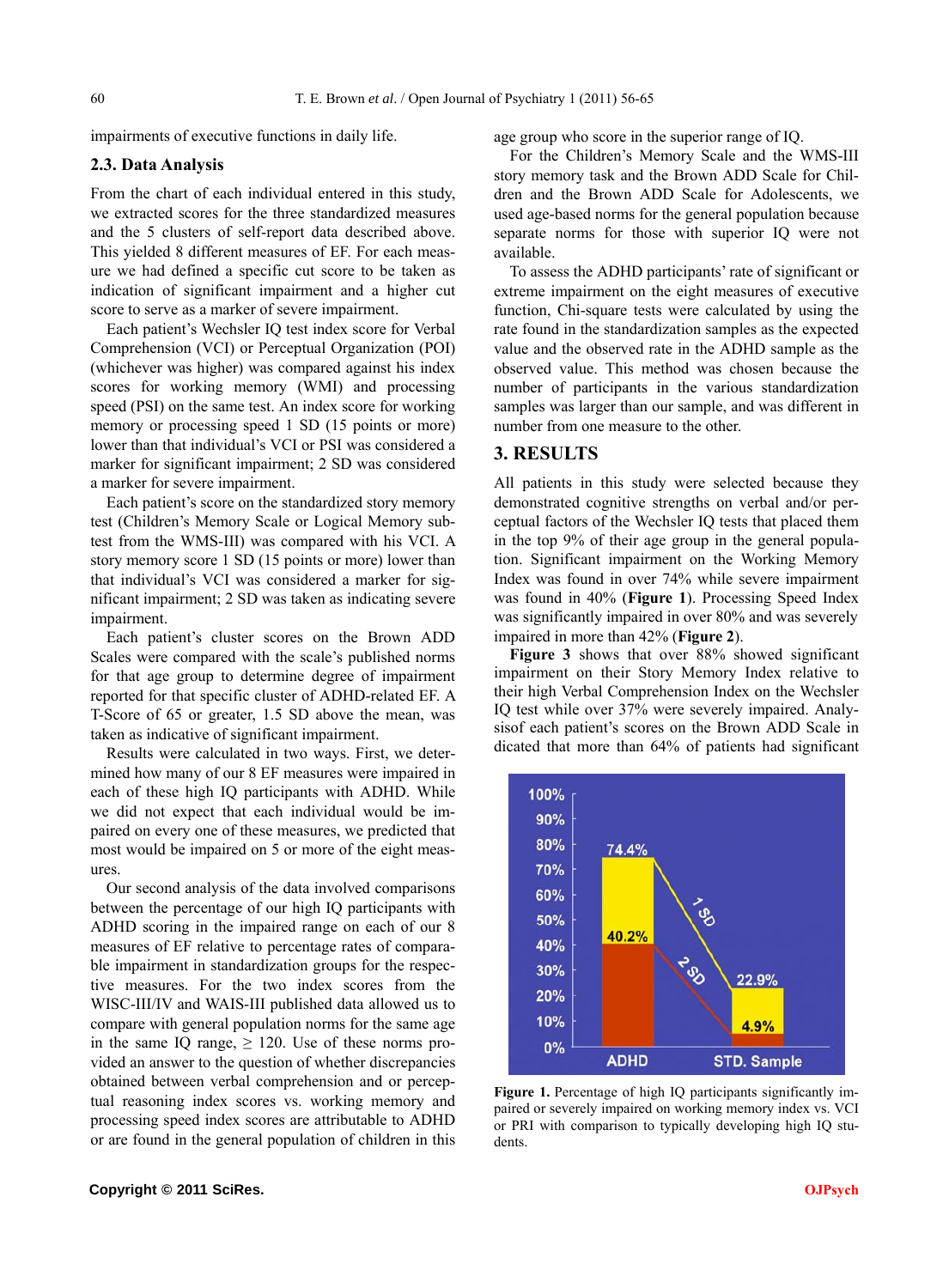

**Figure 2.** Percentage of high IQ participants significantly impaired or severely impaired on processing speed index vs. VCI or PRI with comparison to typically developing high IQ students.



Figure 3. Percentage of high IQ participants significantly impaired or severely impaired on story memory index vs. VCI with comparison to typically developing students

reported impairment on at least 4 of 5 clusters of symptoms on the Brown ADD Scale (**Figure 4**).

**Figures 1-4** also show the percentage of individuals within similar age groups in the general population who score at similar levels of impairment, as reflected in published norms for these measures. For the two Wechsler IQ test index scores, comparisons are with others whose IQ was  $\geq$  120. For scores on the Children's Memory Scale, WMS-III Logical Memory and the Brown ADD Scales, comparisons were made to the general population of children sampled for published age



**Figure 4.** Percentage of high IQ participants with T-scores  $\geq 65$ on clusters of the Brown ADD Scale with comparison to typically developing students.

norms of those specific measures.

On all 8 measures of EF assessed in this study, the percentage of patients impaired was very significantly greater than percentage impaired in relevant standardization samples for these measures (**Figure 1-4**). **Tables 1** and **2** show that each of the eight chi-square values was significant at  $(p \le 0.001)$ . Even with correction for number of tests, the occurrence of EF disruption was significantly greater in the ADHD samples than in the standardization samples.

Moreover, despite their high IQ, 62% of these very bright children and adolescents showed significant impairment in 5 or more of the 8 markers of EF impairment. These multiple measures converge to indicate that this sample of youths with ADHD and high IQ showed significant impairment on multiple measures of EF, despite high IQ

## **4. DISCUSSION**

These data provide evidence that among children and adolescents with high IQ are some who fully meet DSM-IV diagnostic criteria for ADHD. This study cannot provide any estimate of what percentage of persons with high IQ have ADHD, but it clearly demonstrates that having high IQ does not preclude the possibility that one might have ADHD.

We found strong support for the hypothesis that youths with high IQ who meet diagnostic criteria for ADHD tend to have significant weaknesses in working memory, processing speed, and auditory verbal working memory relative to their own cognitive abilities and that they tend to report more impairments in executive func tions (EF) than are reported for a comparable age group in the general population. While some of these relative impairments may be within the average range of scores on an absolute scale, they represent significant difficulties for these very bright individuals who tend to have great difficulty in achieving at the academic level generally expected from those with such high overall cogni-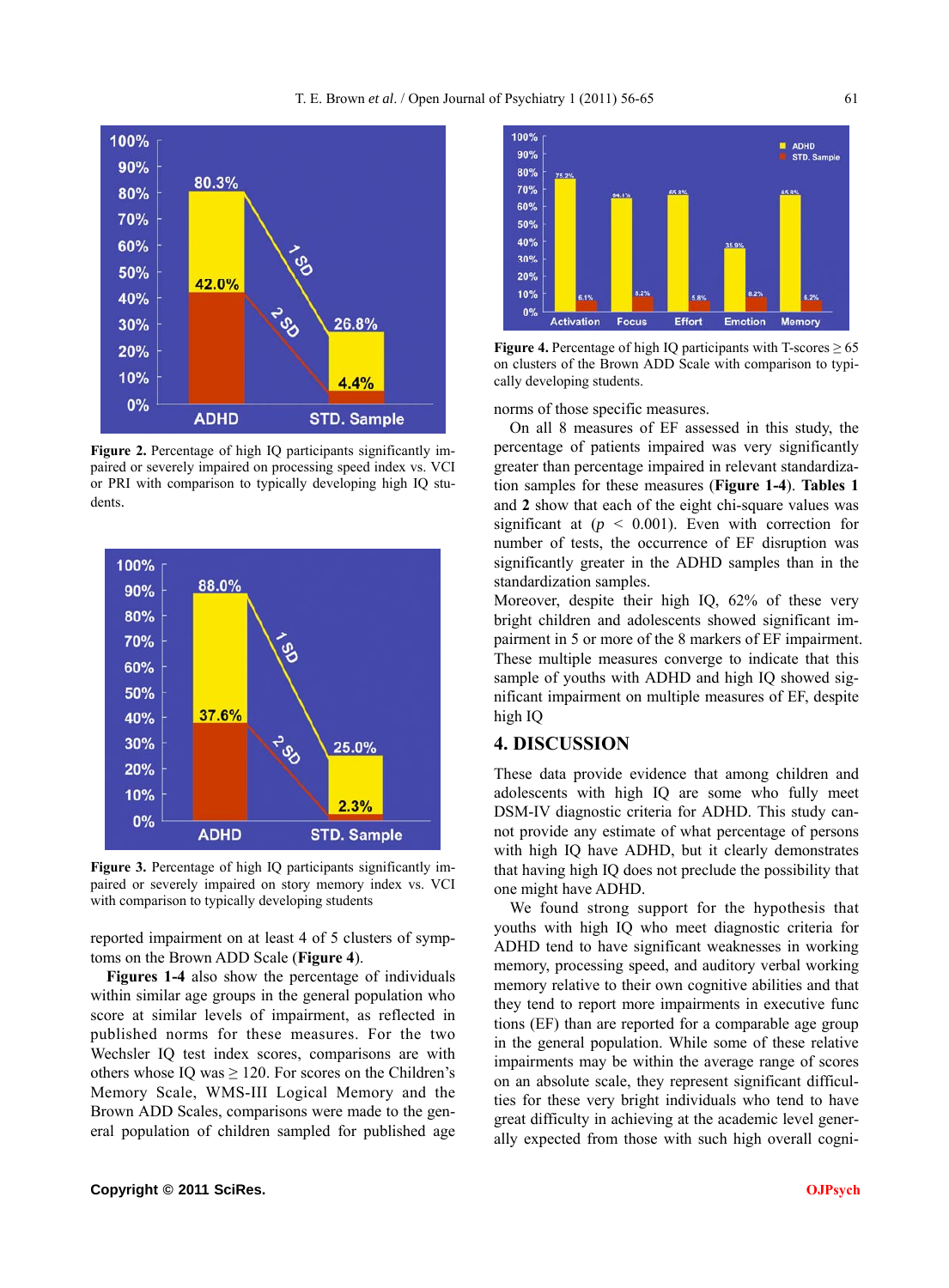| Variable                         | Number+ | Number- | Expected+ | Expected- | Chi-Square<br>(corrected)* |
|----------------------------------|---------|---------|-----------|-----------|----------------------------|
| Working Memory<br>Index 1SD      | 87      | 30      | 43        | 74        | 67.99                      |
| 2SD                              | 47      | 70      | 6         | 111       | 158.81                     |
| Processing Speed<br>Index 1SD    | 94      | 23      | 31        | 86        | 168.48                     |
| 2SD                              | 49      | 68      | 10        | 107       | 157.90                     |
| <b>Story Memory</b><br>Index 1SD | 103     | 14      | 29        | 88        | 244.32                     |
| 2SD                              | 44      | 73      | 3         | 114       | 547.37                     |

**Table 1.** Expected vs. obtained numbers of participants scoring  $\geq 1$  or 2 SD on cognitive tasks.\*Chi-Square (*df* = 1) all  $p < 0.001$ .

**Table 2.** Expected vs. obtained numbers of participants scoring  $t = \ge 65$  on BADDS. \*Chi-Square ( $df = 1$ ) all  $p < 0.001$ .

| <b>BADDS</b> clusters | Number $+$ | Number $-$ | $Expected +$ | Expected – | Chi-Square<br>(Corrected)* |
|-----------------------|------------|------------|--------------|------------|----------------------------|
| Activation            | 88         | 29         |              | 110        | 972.47                     |
| Focus                 | 75         | 42         | 10           | 107        | 447.88                     |
| Effort                |            | 40         |              | 110        | 723.42                     |
| Emotion               | 42         |            | 10           | 107        | 105.08                     |
| Memory                |            | 40         |              | 110        | 723.42                     |

tive abilities. Our analysis of the percentage of individuals with these impairments may be a more useful measure for clinicians than group means because group means tend to submerge individual variabilities.

Data in this study regarding impairments of auditory verbal memory in youths with ADHD are fully consistent with findings from the study by Quinlan and Brown [26] of 176 adults with ADHD whose IQ scores spanned the full normal range. This suggests that that children and adolescents with high IQ diagnosed with ADHD suffer from similar impairments of executive function, at least for auditory verbal memory, as do adults with ADHD on the wider spectrum of IQ scores.

Our findings in this study of children and adolescents with high IQ are fully consistent with those of our previously published study of 157 adults with high IQ and ADHD in which the same measures and methods were utilized [47]. High IQ clearly does not protect individuals in childhood, adolescence or adulthood from having impairments of ADHD.

Despite the elevated percentages of high IQ youths with ADHD impaired on these measures, the measures used in this study cannot be considered sufficient, singly or in combination, to make or rule out a diagnosis of ADHD. There are some with ADHD and high IQ who are not significantly impaired on these measures, and there are some impaired on these measures who do not qualify for a diagnosis of ADHD. Yet these measures, when combined with adequate clinical interview data and additional relevant information, may provide useful evidence to assist in identifying youths suffering from

EF impairments of ADHD, particularly those whose high IQ may make their ADHD impairments more difficult to recognize.

Clinical interviews with these youths and their parents indicated that children and adolescents with high IQ who have ADHD may be at increased risk of having recognition and treatment of their ADHD symptoms delayed until relatively late in their educational careers because teachers and parents tend to blame the student's disappointing academic performance on boredom or laziness.

Many parents of these high IQ youths reported that situational variability of their offspring's inattention symptoms was the primary reason for their ADHD impairments not being recognized earlier. Like most others with ADHD, these individuals all have a few specific domains in which they have always been able to focus very well, e.g. sports, computer games, artistic or musical pursuits, reading self-selected materials, *etc.* Parents and teachers tended to assume that these very bright children, could focus on any other tasks equally well, if only they chose to do so [8].

Many parents also reported that their bright offspring with ADHD often demonstrated considerable prowess in performing specific tasks in which they had little positive personal interest, when they experienced considerable fear of immediate negative consequences if they did not complete that particular task by some imminent deadline. Adolescent patients often described this as a character trait, "I'm just a severe procrastinator" or "I always work best under pressure."

Doing well at tasks in which one has strong personal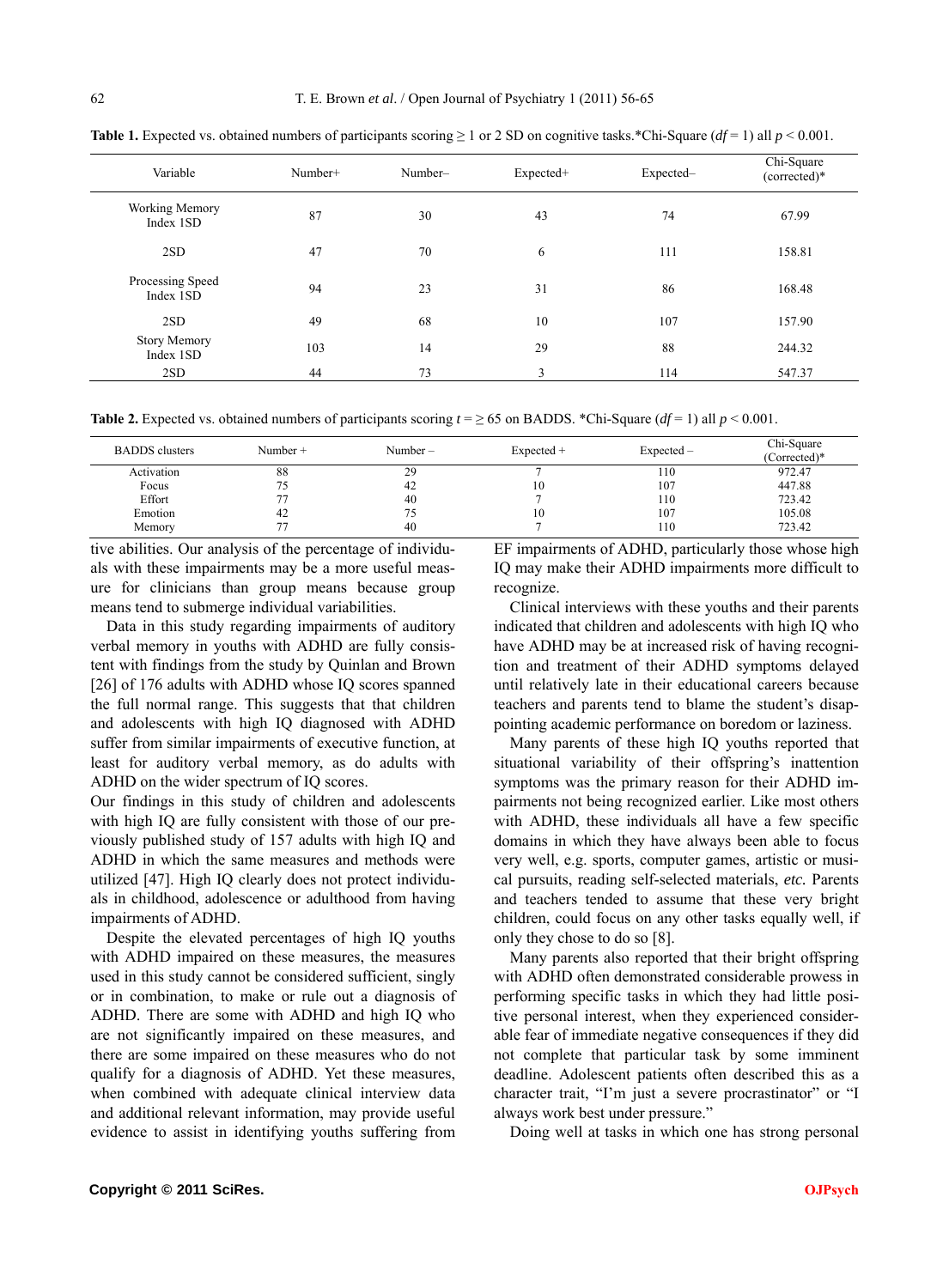interest, and being unable to begin a task until the very last minute when a harsh deadline immediately looms, are characteristics found in most individuals with ADHD [8], but such traits can be especially problematic for high IQ individuals with ADHD. When these very bright individuals with ADHD often do very well on tasks they enjoy and/or when they are seriously "under the gun," those who know them are especially likely to see their ADHD impairments in other situations as under voluntary control.

The assumption that such self-management can readily be shaped by conscious intentions is being challenged by a number of studies demonstrating that cognitive self-control tends to operate in an extremely rapid, automatized manner, largely under the influence of less conscious emotional and cognitive motivational processes [48-50]. Research is needed to test how these automatized processes are related to executive function impairments associated with ADHD.

For most of these high IQ youths with ADHD, it was not until relatively late in their school years that their EF impairments significantly interfered with their ability to perform well. During early school years, many had been placed in special classes or programs for talented and gifted students, only to be removed eventually from these programs as they failed to keep up with work requirements in these more demanding classes. For many, such failures and loss of status caused escalating demor-

alization as they progressed through their elementary and secondary schooling. A number of the high IQ adolescent students in this study were not evaluated for ADHD until their high school years. Half of our sample were 16 or 17 years old at the time of their first evaluation. Many of these students reported that during elementary school years they were able to function in ways that lived up to high expectations for academic success that were held by their parents, their teachers and themselves. As was found in the study of Langberg, *et al.*, [51], it was in secondary school settings where they had to keep track of various homework assignments for many different teachers, without anyone to help them to prioritize and remember, that ADHD impairments of these individuals became

Some might question the validity of an ADHD diagnosis for individuals who do not manifest symptoms of the disorder before age 7 years as stipulated by the DSM-IV. Yet Faraone and colleagues [52] have demonstrated that adults whose ADHD does not become apparent until well past the DSM-IV stipulated age of onset at 7 years do not differ in functional impairment, psychiatric comorbidity or family transmission of ADHD when compared to adults whose ADHD symptoms were apparent by age 7. High IQ individuals with ADHD may be at particular risk of protracted delays in having their ADHD impairments recognized, evaluated and treated, during which time they are likely to be blamed and punished for their ADHD impairments.

To our knowledge, this is, thus far, the largest sample of high IQ children and adolescents with ADHD in the published literature and the only one that utilized full IQ tests. Our sample includes a wide range of ages, from 6 years to 17 years, a range over which progressive development of EF is expected. It should be noted, however, that each measure used in the study utilized age-corrected norms, thus each participant was compared with others of the same age and, in the case of the IQ index scores, others of the same age and with the same high level of IQ.

# **5. CONCLUSIONS**

This study demonstrates that individuals with high IQ can fully meet DSM-IV diagnostic criteria for ADHD and that they tend to suffer significant impairments on executive functions measured by three standardized tests and five separate clusters of a normed self-report scale.

Our data are reported in percentages of participants who scored above or below the stipulated score cut-points. We believe that such a presentation provides information that may be more useful to clinicians assessing individual children and adolescents than would be group means which may submerge individual differences.

## **Limitations of the study**

One limitation of this study is that comparisons were made with published age-based norms for the measures used rather than with a matched set of high IQ youths who did not have ADHD. Our data on discrepancies between IQ index scores, however, were compared with national, population-based norms for matched age groups with IQ in the same high range as our sample. Comparisons for our other measures of EF were to age-based normative samples of youths in the general population, not specifically in the same range of IQ.

Despite these limitations, this study can serve to alert educators and clinicians to the fact that some children and adolescents with high IQ suffer from ADHD and that their ADHD-related EF impairments can readily be assessed with measures used in this study. Clinicians evaluating high IQ children and adolescents who are underachieving should consider ADHD as a possible diagnosis and utilize appropriate measures to assess related EF impairments. This study also adds to the accumulating data to demonstrate that general intelligence is not the same as executive functions; these are separate

apparent.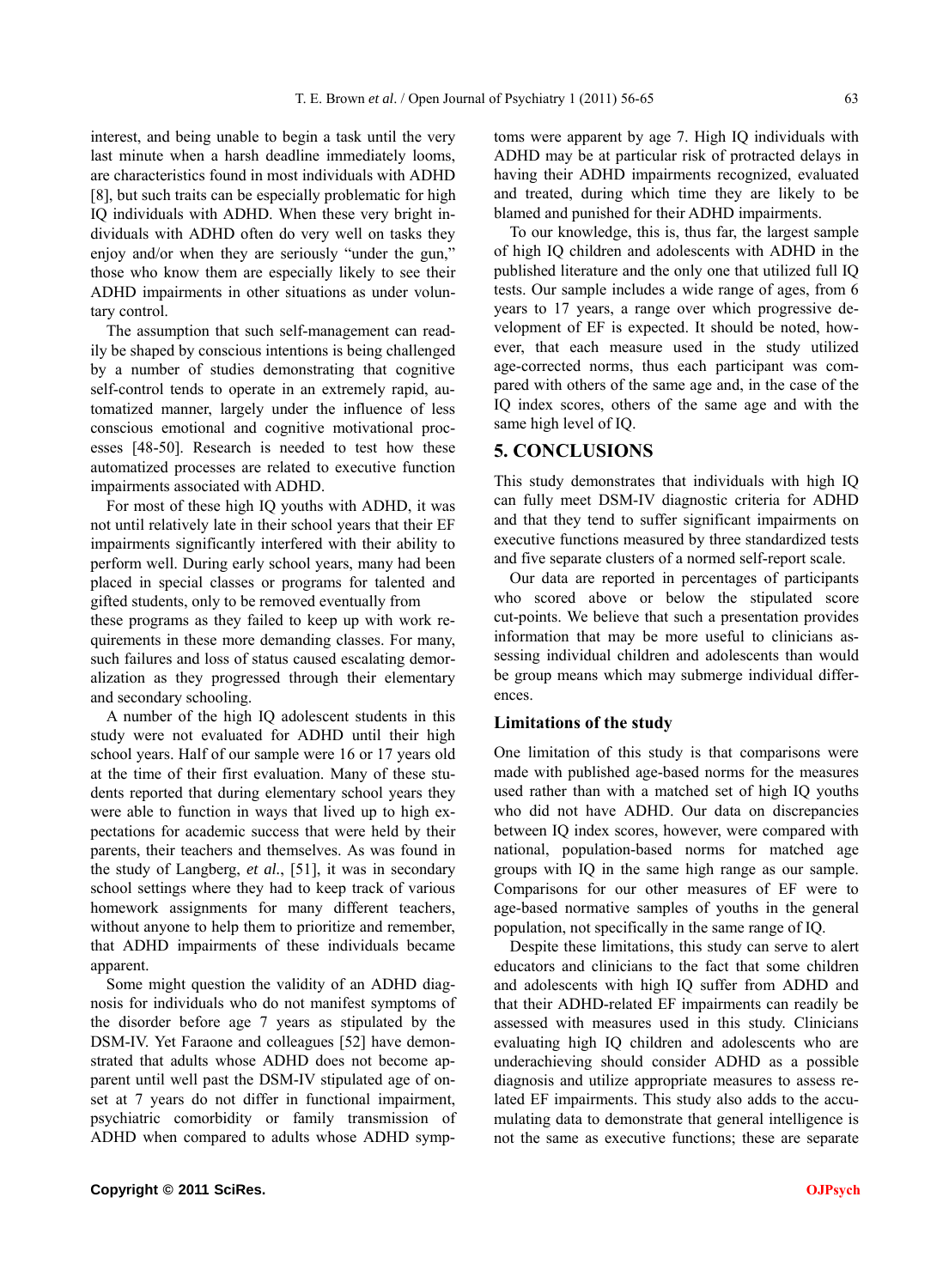aspects of integrated cognitive operations which should be evaluated separately.

Competing interests

Dr. Brown is a consultant for Eli Lilly and Shire; he has received research support from Eli Lilly and Shire and receives royalties from The Psychological Corporation, American Psychiatric Press and Yale University Press. The other authors declare that they have no competing interests.

## **REFERENCES**

- [1] Frazier, T.W., H.A. Demaree, *et al.* (2004). Meta-analysis of intellectual and neuropsychological test performance in attention-deficit/hyperactivity disorder. *Neuropsychology*, **18**, 543-555. [doi:10.1037/0894-4105.18.3.543](http://dx.doi.org/10.1037/0894-4105.18.3.543)
- [2] Katusic, M.Z., Voight, R.G., Colligan, R.C., Weaver, A.L. and Homan, K.J., *et al.* (2011) Attention-deficit hyperactivity disorder in children with high intelligence quotient: results from a population-based study. J*ournal of Developmental and Behavioral Pediatrics*, **32**, 103-109. [doi:10.1097/DBP.0b013e318206d700](http://dx.doi.org/10.1097/DBP.0b013e318206d700)
- [3] Antshel, K.M., Faraone, S.V., *et al.* (2007) Is attention deficit hyperactivity disorder a valid diagnosis in the presence of high IQ? Results from the MGH longitudinal family studies of ADHD. *Journal of Child Psychology and Psychiatry*, **48**, 687-694**.** [doi:10.1097/CHI.0b013e318172eecf](http://dx.doi.org/10.1097/CHI.0b013e318172eecf)
- [4] Antshel, K.M., S.V. Faraone, *et al.* (2008) Temporal Stability of ADHD in the High-IQ Population: Results from the MGH Longitudinal Family Studies of ADHD. *Journal of American Academy Child & Adolescent Psychiatry*, **47**, 817-825. [doi:10.1097/CHI.0b013e318172eecf](http://dx.doi.org/10.1097/CHI.0b013e318172eecf)
- [5] Castellanos, F.X. (1999) Psychobiology of ADHD. In: Quay, H.C. and Hogan, A.E. Eds., *Handbook of Disruptive Behavior Disorders*. Kluwer Academic/Plenum Publishers, New York, 179-198.
- [6] Barkley, R.A. (2006) Attention-deficit hyperactivity disorder: A handbook for diagnosis and treatment. 3th Edition. Guilford Press, New York.
- [7] Barkley, R.A. (2011) Barkley deficits in executive functioning scale (BDEFS). Guilford Press, New York.
- [8] Brown, T.E. (2005) Attention deficit disorder: The unfocused mind in children and adults. Yale University Press, New Haven.
- [9] Brown, T.E. (2009) Developmental complexities of attentional disorders and comorbidities. In Brown T.E. Ed., ADHD comorbidities: Handbook for ADHD complicatons in children and adults. American Psychiatric Publishing, Inc, Washington, 3-22.
- [10] Brown, T.E. (2006) Executive functions and attention deficit hyperactivity disorder: Implications of two conflicting views. *International Journal of Disability*, Development and Education, **53**, 35-46. [doi:10.1080/10349120500510024](http://dx.doi.org/10.1080/10349120500510024)
- [11] Miyake, A., Friedman, N.P., Emerson, M.J., Witzki, A.H., *et al.* (2000) Unity and diversity of executive functions and their contribution to complex 'frontal lobe' tasks: A latent variable analysis. *Cognitive Psychology*, **41**, 49-100. [doi:10.1006/cogp.1999.0734](http://dx.doi.org/10.1006/cogp.1999.0734)
- [12] Eslinger, P.J. (1996) Conceptualizing, Describing, and measuring components of executive function. In G.R. Lyon and N.A. Krasnegor, Eds., *Attention, memory and executive function.* Paul Brookes Publishing Co., Baltimore, 367-395.
- [13] Baumeister, R.F. and Vohs, K.D. Eds., (2004) Handbook of self-regulation: Research, theory and applications. Guilford Press, New York.
- [14] Delis, D.C., Houston, W.S., Wetter, S. Han, S.D., *et al.* (2007) Creativity lost: The importance of testing executive function in school-age children and adolescents. *Journal of Psychoeducational Assessment*, **25**, 291-240. [doi:10.1177/0734282906292403](http://dx.doi.org/10.1177/0734282906292403)
- [15] Ardila, A., Pineda, D. and Rosselli, M. (2000) Correlation between intelligence test scores and executive function measures. *Archives of Clinical Neuropsychology*, **15**, 31-36.
- [16] Rommelse, N.N.J., Altink, M.E., Oosterlaan, J., Buschgens, C.J.M., Buitelaar, J.K. and Sergeant, J. (2008) Support for an independent familial segregation of executive and intelligence endophenotypes in ADHD families. P*sychological Medicine*, **38**, 1595-1606. [doi:10.1017/S0033291708002869](http://dx.doi.org/10.1017/S0033291708002869)
- [17] Schuck, S.E.B. and Crinella F.M. (2005) Why children with ADHD do not have low IQs. *Journal of Learning Disabilities*, **38**, 262-280. [doi:10.1097/00004583-199703000-00015](http://dx.doi.org/10.1097/00004583-199703000-00015)
- [18] Seidman, L. J., Biederman, J., Faraone, S. V., Weber, W., Mennin, D. and Jones, J: A pilot study of neuropsychological function in girls with ADHD. (1997a) *Journal of American Academy of Child and Adolescent Psychiatry*, **36**, 366-373. [doi:10.1037/0022-006X.65.1.150](http://dx.doi.org/10.1037/0022-006X.65.1.150)
- [19] Seidman, L.J., Biederman, J., Faraone, S.V., Weber, W., & Ouellette, C. (1997b) Toward defining a neuropsychology of attention deficit-hyperactivity disorder: Performance of children and adolescents from a large clinically referred sample. *Journal of Consulting and Clinical Psychology*, **65**, 150-160. [doi:10.1037/0894-4105.15.4.544](http://dx.doi.org/10.1037/0894-4105.15.4.544)
- [20] Seidman, L.J. (2001) Learning disabilities and executive dysfunction in boys with attention-deficit/hyper-activity disorder. *Neuropsychology*, **15**, 544-556. [doi:10.1037/0022-006X.68.3.477](http://dx.doi.org/10.1037/0022-006X.68.3.477)
- [21] Doyle, A.E., Biederman, J., Seidman, L.J., Weber, W. and Faraone, S.V. (2000) Diagnostic efficiency of neuropsychological test scores for discriminating boys with and without attention-deficit/hyperactivity disorder. *Journal of Consulting and Clinical Psychology*, **68**, 477-488. [doi:10.1037/0022-006X.68.3.477](http://dx.doi.org/10.1037/0022-006X.68.3.477)
- [22] Doyle, A.E., Faraone, S.V., Dupre, E.P., & Biederman, J. (2001) Separating attention deficit hyperactivity disorder and learning disabilities in girls: A familial risk analysis. *American Journal of Psychiatry*, **158**, 1666-1672. [doi:10.1176/appi.ajp.158.10.1666](http://dx.doi.org/10.1176/appi.ajp.158.10.1666)
- [23] Martinussen, R., Hayden, J., *et al.* (2005) A meta-analysis of working memory impairments in children with attention-deficit hyperactivity disorder. *Journal American Academy of Child Adolescent Psychiatry*, **44**, 377-384. [doi:10.1080/13803390500205700](http://dx.doi.org/10.1080/13803390500205700)
- [24] Martinussen, R. and Tannock, R. (2006) Working memory impairments in children with attention-deficit hyperactivity disorder with and without comorbid language